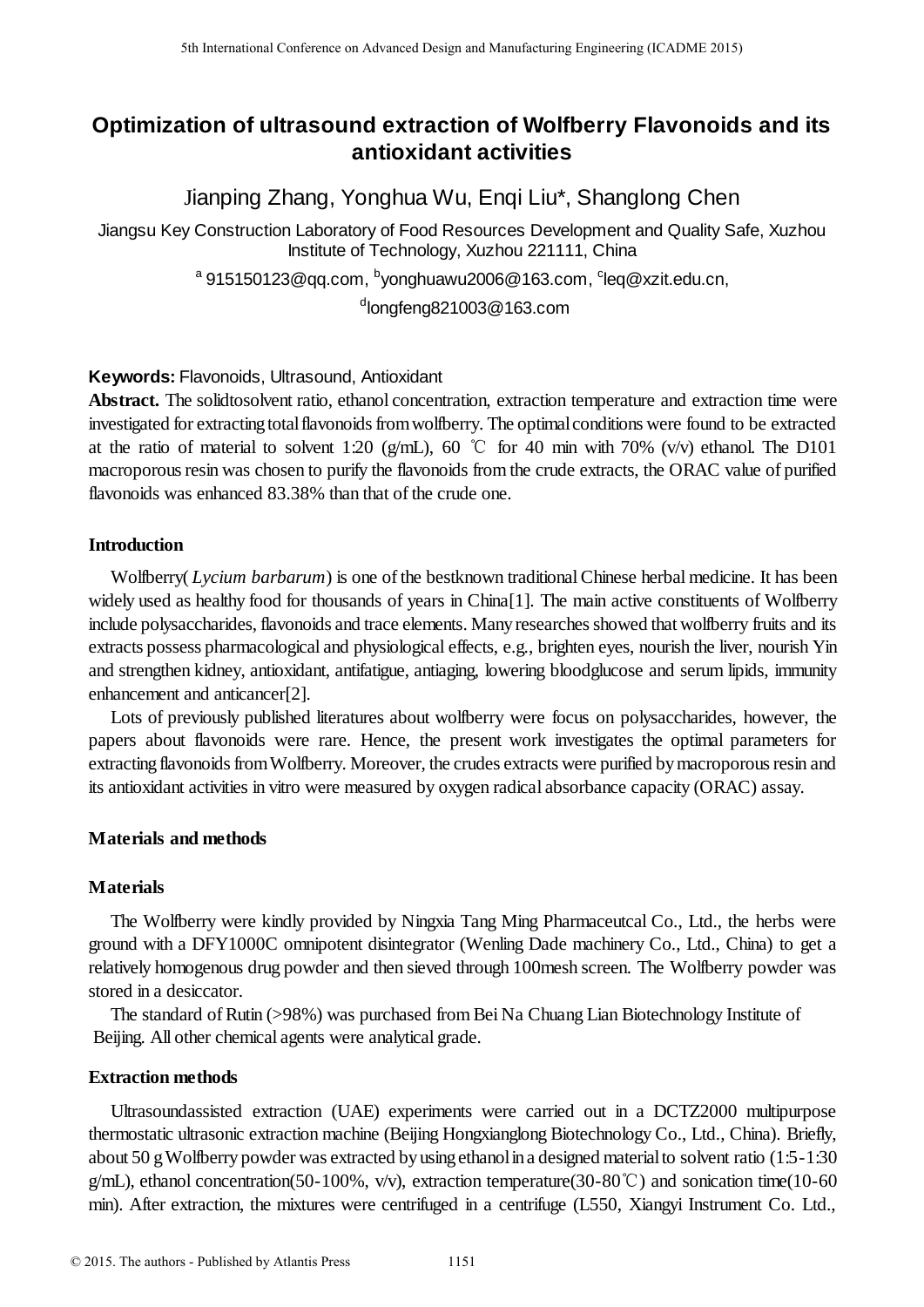Changsha, China) at  $2811 \times g$  for 10min, and the supernatants were collected and put into a volumetric flask, adjusted to appropriate volume with corresponding solvent.

#### **Purification of wolfberry flavonoids by D101 macroporous resin**

As the good performance on purification of natural products, the macroporous adsorption resins are widely used in the recovery or separation of flavones and polyphenols. On the basis of preliminary experiments, the D101 macroporous resin was chosen for separating flavonoids from wolfberry extracts.

The crude flavonoids was extracted under the optimal conditions, after centrifuging, the supernatants were collected, and the remaining ethanol was removed by rotary evaporation, the protein was removed by Sevage reagent (nbutyl alcohol:chloroform=1:5, v/v), the polysaccharides were eliminated by 95% ethanol. After the removal of protein and polysaccharides, the rest of extract was concentrated by reducing pressure and dried by vacuum freeze, finally, wolfberry flavonoids is obtained and stored in a 80℃ freezer for further use.

Exactly 25 g of the pretreated D101 macroporous resin was added into a 1000 mL triangular flask, then 500 mL crude extracts of wolfberry was added. The flask was shaken on an oscillator (160 r/min) at 25 ℃ for 24 h to reach the adsorption equilibrium. After the adsorption equilibrium had been reached, the resins were washed twice using 500 ml distilled water and then desorbed by 500 mL 95% (v/v) ethanol solution in a flask, which was shaken on an immersion oscillator (130 r/min) at 25 ℃for 24 h.

### **Determination of total flavonoid content**

The total flavonoid content was determined by using the method reported by WANG [3] with minor modification. Briefly, 1 mL sample solution was put into a 25 mL volumetric flask and mix with 1 mL 5% NaNO<sub>2</sub>, after6minstanding, added 1 mL 10% Al(NO<sub>3</sub>)<sub>3</sub> and stand for 6 min, then 10 mL 4% NaOH was added, at last, the mixture was adjusted to 25 mL with 70% ethanol, stir and let stand for 30 minutes. The absorbance was measured at 510 nm by ultravioletvisible spectrophotometer (TU1810, Beijing Purkinje General Instrument Co., Ltd.), and the 70% ethanol was employed as a blank control. Rutin was adopted as a standard, the regression equation was as flowed,  $y = 0.0798x+0.0003$  ( $R^2 = 0.9989$ ), and the total flavonoid contents of extracts were expressed as rutin equivalents. All measures were performed in triplicate.

#### **Determination of oxygen radical absorbance capacity**

The radicalscavenging capacity was determinedby the ORAC assayusing fluorescein(FL)as the fluorescent indicator in according to Dávalos [4]. Briefly, the reaction was carried out at 37°C in 75mM phosphate buffer (pH 7.40). 20μLof antioxidant (trolox or extracts) and 20μLof 10nM FLwere putin the well of the black 96well microplates, and then the microplate was incubated at 37°C for 15min before 160 μL AAPH solutions (0.10M) was addedrapidly to each well as peroxyl generator to trigger reaction. The microplate reader from BioTek Instruments was programmed to record the fluorescence reading atexcitation of 485nm and emission of 535nm at 1min interval for 60minusing software Gen 5TM. And phosphate buffer was used as blank control, and the standard trolox at different concentrations (0, 6.25, 12.50, 25, 50 and 100μM)were used to construct a calibrator. All the tests were performedin triplicate.

The regression equation between the net AUC and the antioxidant concentration was calculated. Theregression was y= $93221x+8124810$  ( $R^2=0.986$ ). The final ORAC values for extracts were expressed as trolox equivalent (TE).

#### **Results and discussion**

# **Effects of material to solvent ratio**

Generally, the yield of extracts will improveas the increase of solvent volume. Extractions were carried out at different material to solvent ratio (1:5-1:30, g/mL) while the other parameterswere set as follows: at 50℃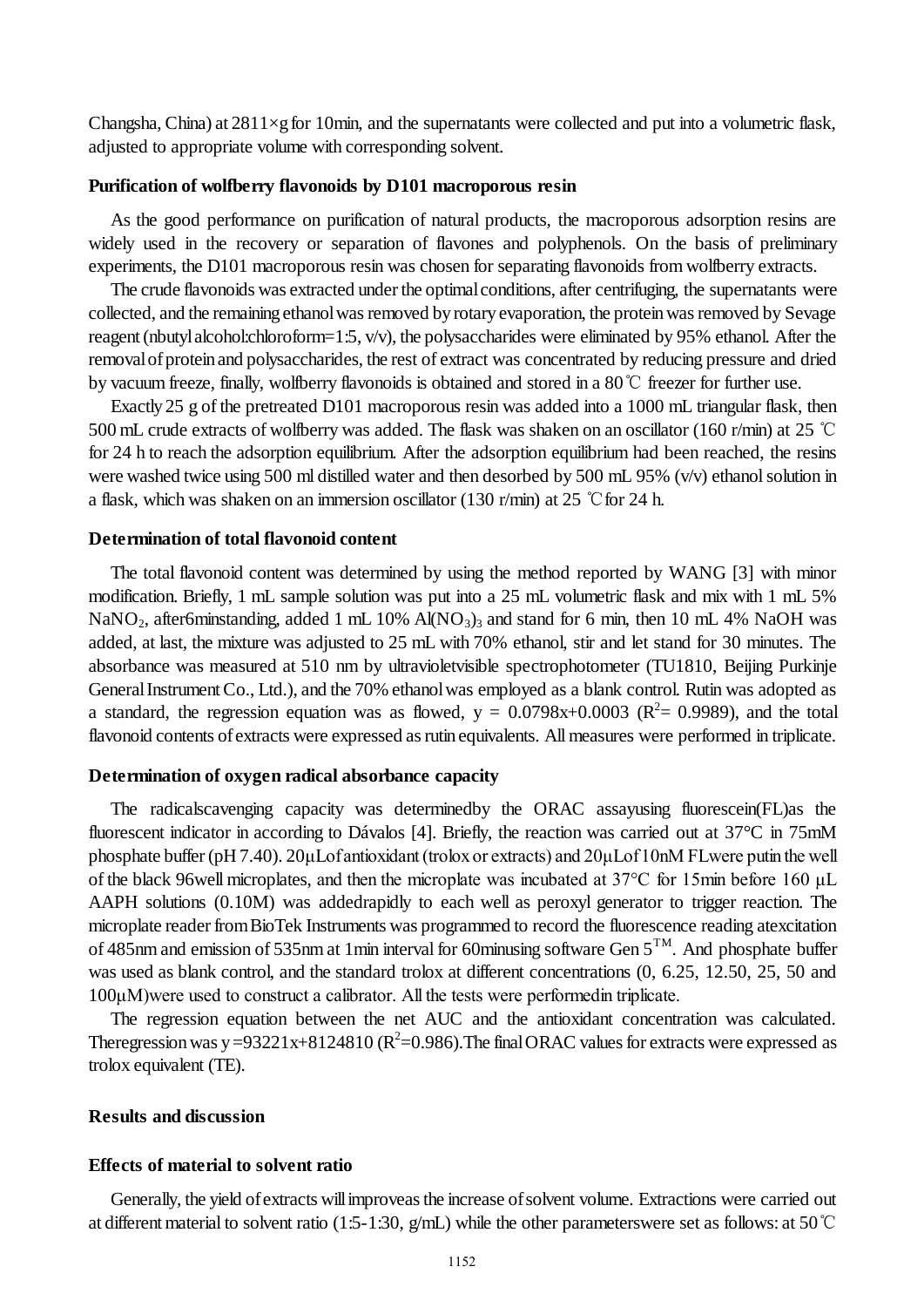with 60% ethanolfor 20 min. The effects of different material to solvent ratioon flavonoids yieldwas shown in Fig.1, the flavonoids yield enhanced with the increase of material to solvent ratio. Before 1:20g/mL,the yield of flavonoids increase rapidly, however, it was become very slowly as the ratio was abovethat. Considered the concentrate and to lowerthe costs, the value of 1:20 g/mL was employed as the optimal ratio of material to solvent for the experiments.



#### **Effects of ethanol concentration**

50 g herbs powder was placed into the extracted pool for extracting with 1000 mL ethanol at 50 ℃for 20 min. The concentration of ethanol varied from 50% to 100%. As seen in Fig.2, the ethanol concentration could great influence the flavonoids yield, it increased with the increase of ethanol concentration when the ethanol volume percentage in the solvent was lower than  $70\%$  (v/v), but the yields were decreased when the cthanol concentration was higher than 70%. Thus, the 70% was considered as the best ethanol concentration for this process.

#### **Effects of extraction temperature**

The effects of different temperature (30-80 ℃) on the yield of flavonoids were carried out with 1000 mL 70% ethanol for 20 min.As shown in Fig.3, the yield of flavonoids enhancedwith the increase of temperature from 30 to 60 ℃, however, the yields were decreased when the temperature was higher than60℃. The results indicatedthat increasetemperature properlymay improve the flavonoids yield as higher temperature may break down the plant cell wallsmore thoroughly, but on the other hand, higher temperature may resolvetheflavonoids, leading todecreasethe recovery. According to the results, 60℃was chosen for the experiments.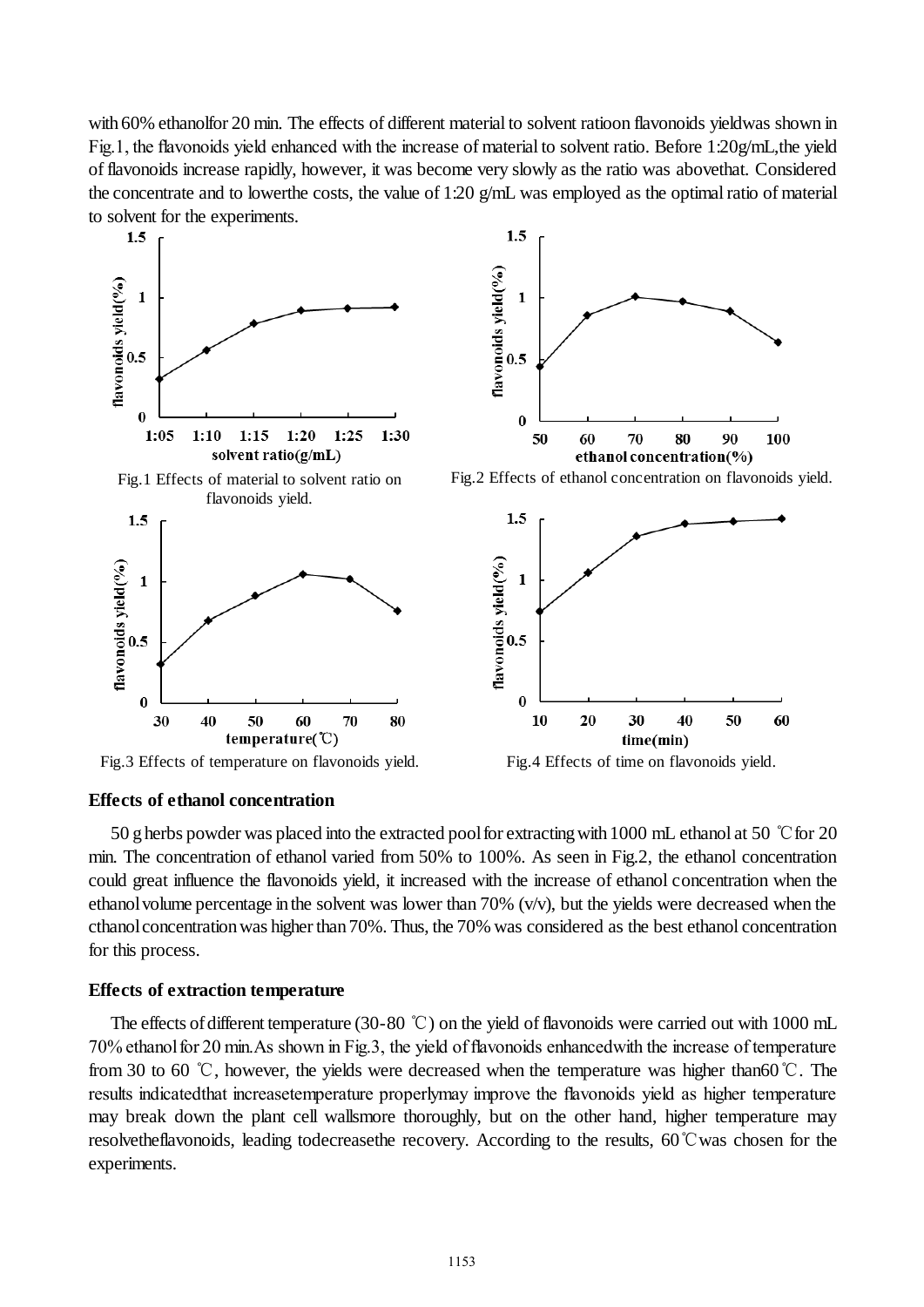#### **Effects of extraction time**

Use In general, extraction time play a vital role in enhancing the extraction efficiency of phytochemicals. The yield of wolfberry flavonoids extracted over different time from 10 to 60 min was seen in Fig.4, when the other factors were designed as follows: ratio of material to solvent 1:20, ethanol concentration 70%, ultrasonic temperature 60 ℃. The results indicated that the yield of flavonoids increased greatly with the duration of extraction time from 10 to 40 min; however, the yield enhanced slowly when the action time longer than 40 min. Consider to reduce energy consumption and save time, 40 min was chosen as the optimal time for the trials.

# **The ORAC value of wolfberry flavones**

The wolfberry flavonoids were extracted by above process (ratio of material to solvent 1:20, ethanol concentration 70%, ultrasonic temperature 60 ℃, extraction time 40 min), and then purified by D101 macroporous resin. The antioxidant activities of crude extracts and the purified flavonoids were measured by ORAC assay. The results were shown in Table 1, the ORAC value of purified flavonoids was nearly twice as that of the crude extracts, reached to 70.60 μmol TE/L. The results indicated that the 60% ethanol extracts from wolfberry possess good antioxidant capacity; moreover, the activity was enhanced sharply by using D101 marcoporous resin for purification.

|                     | Table 1. The ORAC value of flavonoids |                 |
|---------------------|---------------------------------------|-----------------|
| <b>Fractions</b>    | Concentration                         | ORAC value      |
|                     | (mg/mL)                               | $\mu$ mol TE/L) |
| Crude extracts      |                                       | 38.45           |
| Purified flavonoids |                                       | 70.60           |

### **Conclusion**

The ultrasoundassistant extraction process was developed for extracting flavonoids from wolfberry. The optimal parameters were found as solvent ratio 1:20 (g/mL) with 70% (v/v) ethanol at 60 °C for 40 min. The yield of flavonoids reached 1.48% under these conditions, and the D101 macroporous resin was proven as an effective and efficient purification technique, which could greatly improve the antioxidant activity.

### **Acknowledgements**

This work was financially supported by the open project program of Jiangsu key laboratory of food resource development and quality safety, Xuzhou Institute of Technology (No.SPKF201407)and the scientific research projectsof Xuzhou Institute of Technology (No.XKY2013324).

# **References**

[1] ZHANG J., JIA S.Y., LIU Y., WU S. H. RAN J. Y.. Optimization of enzymeassisted extraction of the Lycium barbarum polysaccharides using response surface methodology. Carbohydrate Polymers, 86:10891092. (2011)

[2] JIN M.L., HUANG Q.H., ZHAO K., SHANG P.. Biological activities and potential health benefit effects of polysaccharides isolated from Lycium barbarum L.. International Journal of Biological Macromolecules, 54:1623. (2013)

[3] WANG Y. M., CHEN H. W., TIAN C., XIE M. H.. Study on Extraction Method of Loquat Leaves Flavonoids. Journal of Xuzhou Institue of Technology, 29(2):3638. (2014)